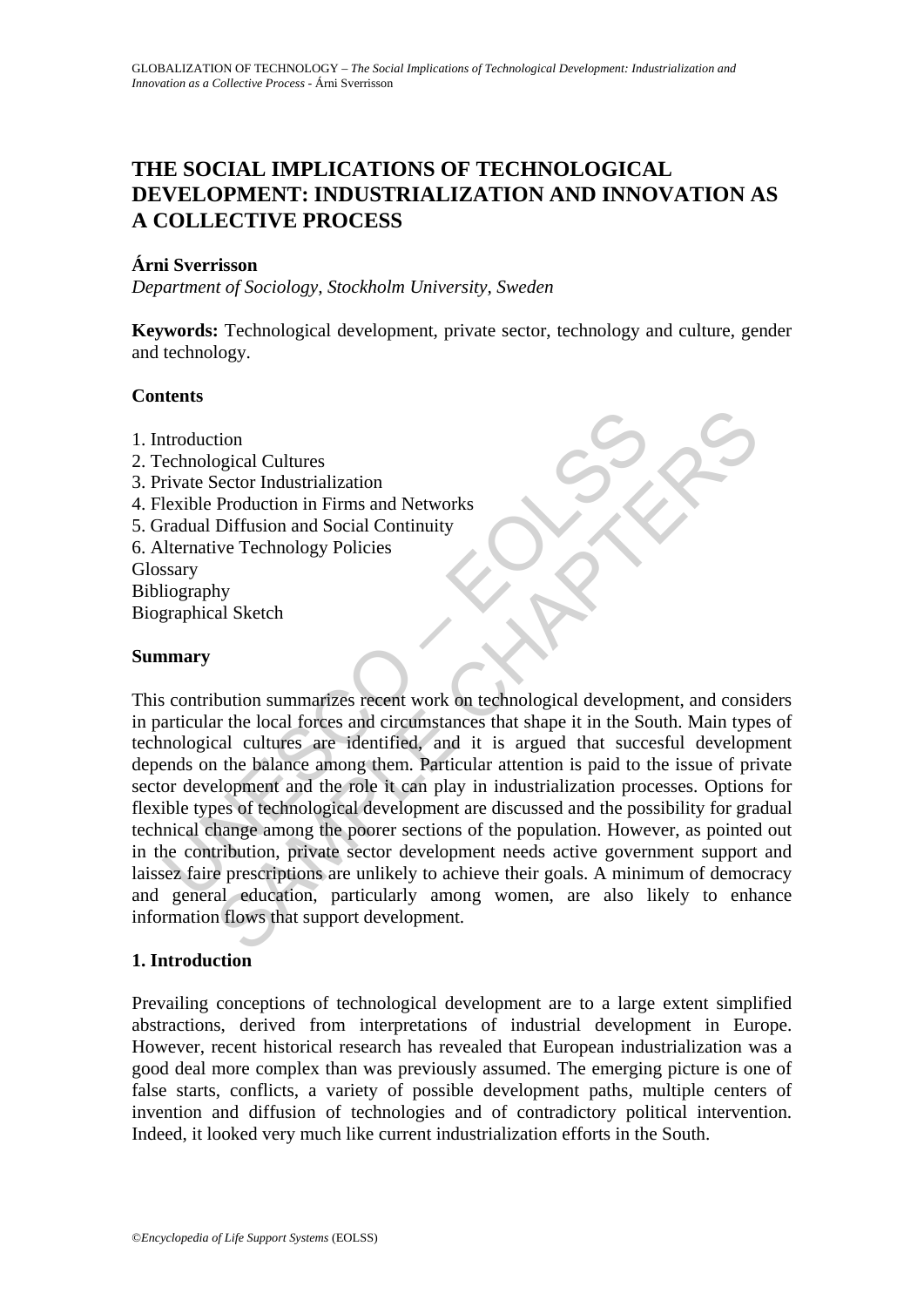Simultaneously, the assumptions which were obvious to development theorists a quarter-century ago and the conceptual frameworks founded on them have increasingly been criticized for their inadequate consideration of the role of indigenous social forces in the third world. Concurrently, interest in development paths which are alternative or complementary to those promoted by abstract theorists are growing within the development research community.

In Western science, reconstructions of and comparisons with other societies have often served the purpose of highlighting essential aspects of contemporary Western society. Third world societies have accordingly been characterized by the absence or 'lack' of this or that 'modern' property. The *transition* from pre-industrial to industrial society, and its roots in pre-industrial societies themselves has, by comparison, received little *systematic* attention, particularly the internal but transcendent *technological dynamics* of non-industrial social formations, and the elements of continuity which influence the development of social constellations.

Its roots in per-inustari societis temistrics the interaction and the transiential contribution and the elements of continuity weren in on-industrial social formations, and the elements of continuity wever, it is not enoug In pre-intustival societies tremelistives has, by comparison, received in<br>attention, particularly the internal but transcendent *technological dynas*<br>ustrial social corrations, and the elements of continuity which influenc However, it is not enough to narrate illuminating parallels between European, Japanese and other industrialization experiences in an anecdotal manner. Indeed, such parallels may turn out to be directly misleading, if used for prescriptive purposes. On the other hand, abstract theorizing is only helpful to the extent that it can be related to actual realities and used in empirical studies. In order to draw on the critical currents outlined above, it is necessary to develop a conceptual framework for the systematic study of technology and social change in developing countries. Below, such a framework is outlined on three levels:

- macro level, where *aggregate* social categories are employed to analyze technological change
- meso level, where *networked* relations among individuals and organizations are in focus
- micro level, where *individual* organizations and enterprises are seen as the loci of change

In the following these different levels will be considered in turn, starting with the macro level.

- -

-

TO ACCESS ALL THE **17 PAGES** OF THIS CHAPTER, Visit: [http://www.eolss.net/Eolss-sampleAllChapter.aspx](https://www.eolss.net/ebooklib/sc_cart.aspx?File=E1-31-04)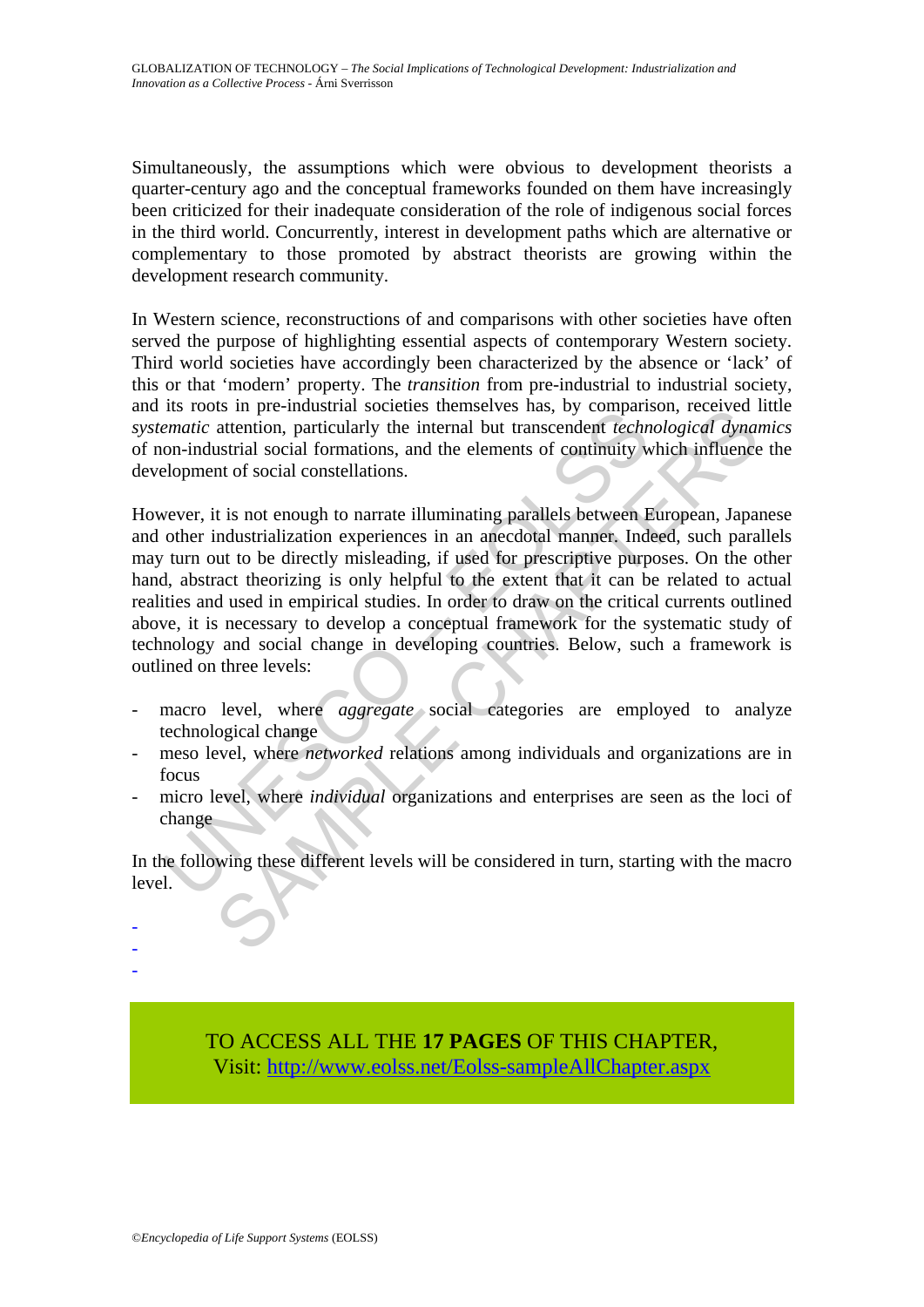### **Bibliography**

Baark, Erik and Uno Swedin: *Man, Nature and Technology: Essays on the Role of Ideological Perceptions,* Macmillan, London, 1988

Basalla, George: *The Evolution of Technology,* Cambridge University Press, 1988

Berg, Maxine, Pat Hudson and Michael Sonenscher: *Manufacture in Town and Country Before the Factory,* Cambridge University Press, 1983

Hughes, Thomas P.: 'The Evolution of Large Technological Systems' in Wiebe E. Bijker, Thomas P. Hughes and Trevor Pinch (eds.): *The Social Construction of Technology: New Directions in the Sociology and History of Technology,* The MIT Press, Cambridge Massachusetts and London 1987.

Dierkes, Meinolf and Ute Hoffmann (eds.): *New Technology at the Outset: Social Forces in the Shaping of Innovations,* Campus Verlag, Frankfurt, 1992

Vallots, campus verlag, Franklut, 1992<br>
s., Peter and John D. Stephens: 'Development and the World Economy,' in<br> *Bhook of Sociology*, SAGE Publications, London, 1988 (b)<br>
ser, Matthew S., Helen Appleton and Nicola Carter Lampus Vertag, Franklurt, 1992<br>
annyls Vertag, Franklurt, 1992<br>
Sociology, SAGE Publications, London, 1988 (b)<br>
Bevelopment and Hicola Carter (eds.): *Tinker, Tiller, Technical Change*, Intermediblications, London 1990<br>
an Evans, Peter and John D. Stephens: 'Development and the World Economy,' in Neil J. Smelser (ed.): *Handbook of Sociology,* SAGE Publications, London, 1988 (b)

Gamser, Matthew S., Helen Appleton and Nicola Carter (eds.): *Tinker, Tiller, Technical Change,* Intermediate Technology Publications, London 1990

Gereffi, Gary and Miguel Korzeniewicz (eds.) *Commodity Chains and Global Capitalism,* Preaeger, London, 1994

Hamilton, Clive: *Capitalist Industrialization in Korea,* Westview Press, London, 1986

Headrick, Daniel R.: *The Tentacles of Progress: Technology Transfer in the Age of Imperialism,* 1850-1940, Oxford University Press, 1988

Isacson, Mats and Lars Magnusson: *Proto-industrialisation in Scandinavia: Craft Skills in the Industrial Revolution,* Berg Publishers, Lemington Spa, 1987

Kriedte, Peter, Hans Medick and Jürgen Schlumbohm: *Industrialization before Industrialization,* Cambridge University Press & Editions de la Maison des Sciences de l'Homme, Paris, 1981

Lindberg, Staffan and Árni Sverrisson (eds): *Social Movements in Development: The Challenge of Globalization and Democratization*, Macmillan, London 1997

McCormick, Dorothy and Poul Ove Pedersen (eds.): *Small Enterprises: Flexibility and Networking in an African Context,* Longhorn Kenya, Nairobi, 1996

Mytelka, Lynn Krieger: 'The Unfulfilled Promise of African Industrialisation,' in *African Studies Review,* Volume 32, Number 3, 1989, pp. 77-137

Nohria, Nitin and Robert G. Eccles (eds.): *Networks and Organizations: Structure, Form and Action,*  Harvard Business School Press, Boston, 1992

Pacey, Arnold: *Technology in World Civilization,* Basil Blackwell, Oxford, 1990

Pedersen, Poul Ove, Árni Sverrisson and Meine Pieter van Dijk (eds.): *Flexible Specialization: The Dynamics of Small-Scale Industries in the South,* Intermediate Technology Publications, London, 1994,

Pedersen, Poul Ove: *Small African Towns: Between Rural Networks and Urban Hierarchies,* Avebury, Aldershot, 1997

Sabel, Charles and Jonathan Zeitlin: *World of Possibilities: Flexibility and Mass Production in Western Industrialisation,* Cambridge University Press, London, 1997

Scranton, Philip: *Endless Novelty: Specialty Production and American Industrialization, 1865-1925,*  Princeton, Princeton University Press, 1997

Schmitz, Hubert and Khalid Nadvi (eds.): *Industrial Clusters in Developing Countries* pp1503 -1514*,*  special issue, *World Development,* Vol. 27, No. 9, 1999